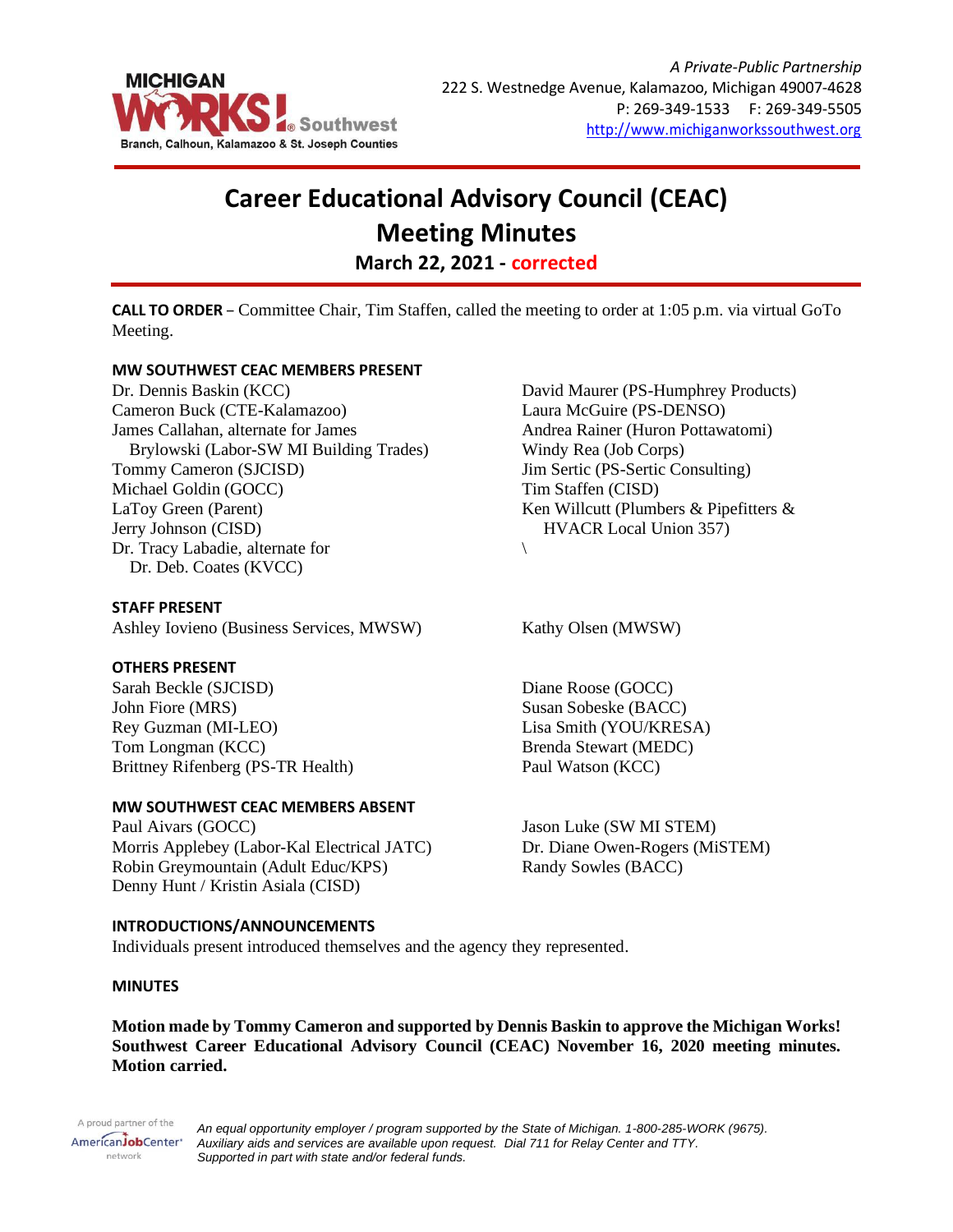#### **CAREER & TECHNICAL EDUCATION REPORTS Region 20**

### Cameron Buck reported the tentative allocation for Career Technical Education (CTE) for Kalamazoo and St. Joseph Counties is \$545,389. Funds from this grant support state-approved CTE programs that provide students with academic and technical knowledge and skills in grades 9-12 for further education and careers. Specific emphasis is given to at-risk special populations in CTE programs including disabled, economically disadvantages, nontraditional, single parent, homeless, in or aged out of foster care, migrant workers, students with a parent in the armed forces and limited English proficiency. Seven core performance indicators have been identified by the state and federal governments as a guide for CTE program development, improvement, enrollment, and program evaluation. The region's CTE Perkins funds will be used to address the needs of special population students in these areas. Twenty-six percent (26%) of the Region 20 Perkins grant funds are distributed to St. Joseph County. The remaining seventy-four percent (74%) of the Region 20 Perkins funds are distributed to Kalamazoo County. Mr. Buck provided further details as to how this funding will be used in Kalamazoo County. Tommy Cameron provided further details as to how the grant funds will be used in St. Joseph County. A copy of the Region 20 Secondary CTE Perkins V Grant summary is attached to these minutes.

#### **Region 21**

Tim Staffen reported the tentative allocation for Career Technical Education (CTE) for Barry, Branch and Calhoun Intermediate School Districts is \$486,133. The grant purpose is the same as reported by Cameron Buck and the core performance indicators are the same as reported by Mr. Buck. Five percent (5%) of the total grant will cover administrative expenses for Barry, Branch and Calhoun ISDs. Approximately \$5,000 will be directed to regional planning and professional development for CTE staff in the region. The remainder of the grant will be allocated according to an agreed-upon formula: 50% will be distributed to CTE programs with that 50% broken down as follows: 20% to Barry ISD, 20% to Branch ISD, and 60% to Calhoun ISD. The remaining 50% will be distributed to CTE programs in each ISD based upon the previous year's student hours from the X0107 Funding Report. Mr. Staffen provided further details regarding the activities that the grant funds will support in each of the three counties. A copy of the Region 21 Secondary CTE Perkins V Grant summary is attached to these minutes.

#### **EDUCATION INFLUENCE PROJECT – DENSO MANUFACTURING**

Laura McGuire gave a PowerPoint presentation on the DENSO Education Influence Project designed to attract more students to manufacturing careers and influence curriculum. The presentation provided a summary of identified issues and actions to address the identified issues. Identified issues included fewer applicants, many open positions, and greater skill gaps. Actions to address the identified issues included early influence, building strong partnerships, and strengthening curricula. The presentation included a deeper dive into the action items for each of the actions identified. Information pertaining to a manufacturing awareness and perception survey and information regarding the DENSO Education Council Charter was also shared with attendees. Ms. McGuire also provided a detailed explanation of the DENSO skilled trades competency model. Following the meeting, Ms. McGuire emailed the presentation to CEAC members.

#### **STEM EDUCATION PARTNERSHIPS – PROJECT BASED LEARNING**

Laura McGuire reported on information provided in the agenda packet from Deb Kolberg regarding STEM education partnerships for Project Based Learning. Kalamazoo RESA is seeking manufacturers willing to provide local students and teachers with a real-life problem-solving experience. The projects would be matched to a group of students, focusing on those in grades 7 and 8. A teacher would create a project-based lesson plans for the students to work on; students would then present their solutions to the employer. Ms. McGuire reported the potential projects are not limited to production; other projects examples given were agriculture and human resources.

A proud partner of the AmericanJobCenter\* network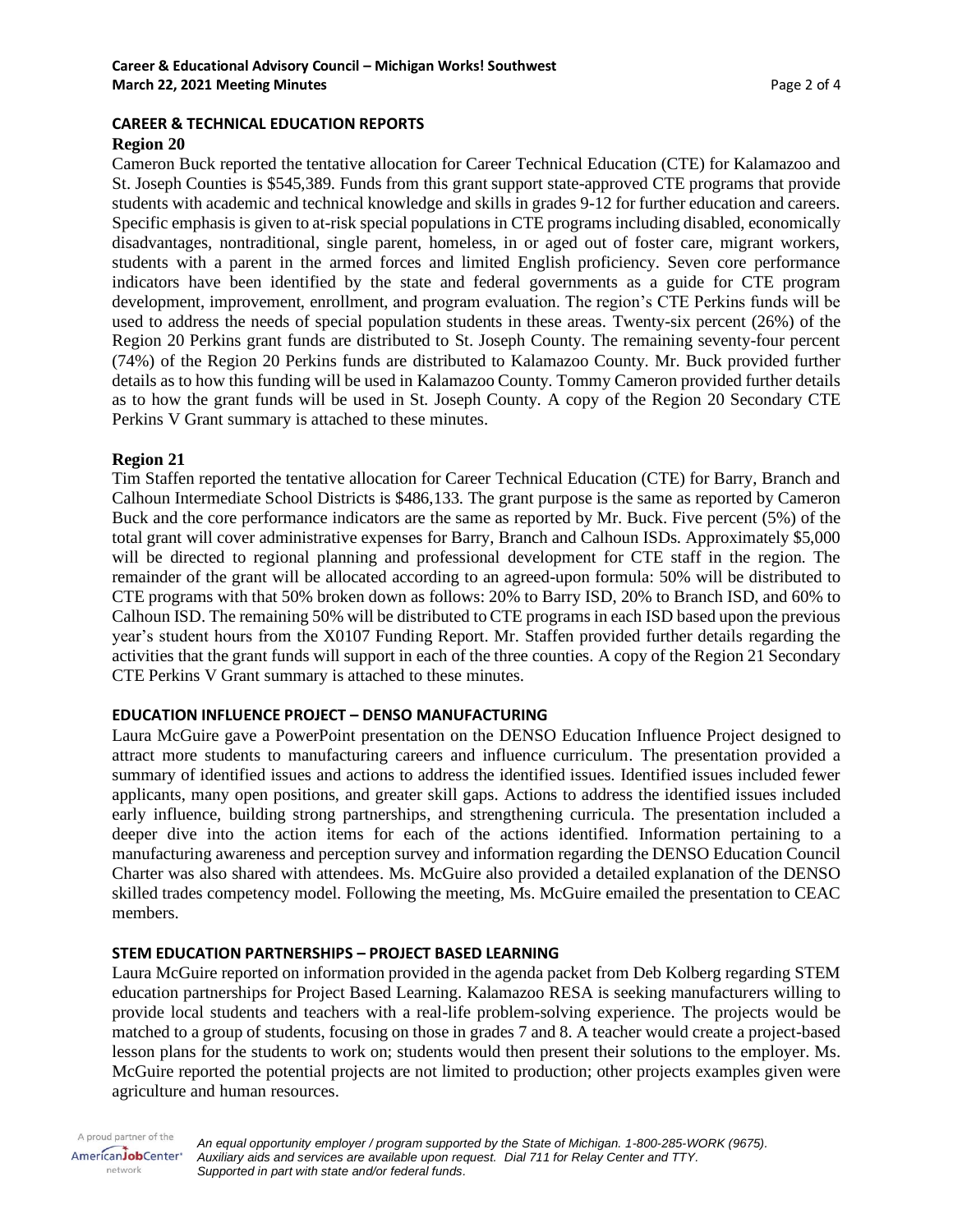Kathy Olsen reported the brochure and flyer included in the agenda packet contained further information pertaining to this initiative. She also highlighted a professional development opportunity for Project-Based Learning scheduled for August 11-13, 2021. Information pertaining to this opportunity was also included in the agenda packet.

#### **CEAC METRICS**

Kathy Olsen reported the list of career pathway and exploration events that have occurred this program year were included in the agenda packet. She noted that organizations have been doing great virtual work for students to explore various career pathways while adjusting to so many changes due to COVID-19.

Ashley Iovieno reported on the videos that were created to highlight careers in the manufacturing industry. Each video provides an inside look from individuals working in various manufacturing careers and is 2-3 minutes in length. Additional videos are being created to highlight other in-demand careers such as public safety and education careers. The videos are being promoted on social media channels such as Facebook and Linked In. The videos are available for viewing on the Michigan Works! Southwest website at <https://www.michiganworkssouthwest.org/resoources/career-stories/>

#### **MEMBER/GUEST UPDATES**

Ashley Iovieno reported this year's MiCareerQuest Southwest will be held virtually on May 12, 2021, using a platform called VFairs. Staff are actively recruiting employers to participate in the areas of Health Sciences, Information Technology, Manufacturing and Professional Trades. Although it will be a virtual event, the site has many interactive features that will help with student engagement such as a virtual backpack where students can gather digital materials from employers to view during and after the event. Anyone interested in participating should contact Ms. Iovieno at [Iovieno@upjohn.org](mailto:Iovieno@upjohn.org) or Kathy Spackman or Jason Luke at Kalamazoo RESA.

Tim Staffen reported the Calhoun Area Career Center is exploring using VFairs and noted that the students are adjusting quicker than the adults. The key to success for this event will be business and industry participation. He acknowledged the MiCareerQuest Southwest committee for their hard work in planning this virtual event.

Cameron Buck reported Michigan Works! Southwest was one of nine in the State to receive an Apprenticeship Expansion Grant. The grant award is for a four-county partnership where CTE programs will be working with businesses to connect students to pre-apprenticeship opportunities. They will also be working with other partners to identify out-of-school participants for apprenticeship opportunities. He acknowledged Ashley Iovieno, Amy Meyers and their team for writing and submitting the response to the Request for Proposal.

#### **PUBLIC COMMENTS**

None.

#### **ANNOUNCEMENTS / UPCOMING EVENTS and MEETINGS**

MiCareerQuest Southwest is scheduled for May 12, 2021. The link to more information and to register is <http://www.micareerquestsw.org/>

The next Workforce Development Board quarterly Board meeting for Michigan Works! Southwest is scheduled for Thursday, May 20. 2021 from 9:00-10:30 a.m. This will be a virtual meeting.

Project Lead The Way Professional Development Opportunity is scheduled for August 11-13, 2021.

A proud partner of the *An equal opportunity employer / program supported by the State of Michigan. 1-800-285-WORK (9675).* AmericanJobCenter<sup>®</sup> *Auxiliary aids and services are available upon request. Dial 711 for Relay Center and TTY.* network *Supported in part with state and/or federal funds.*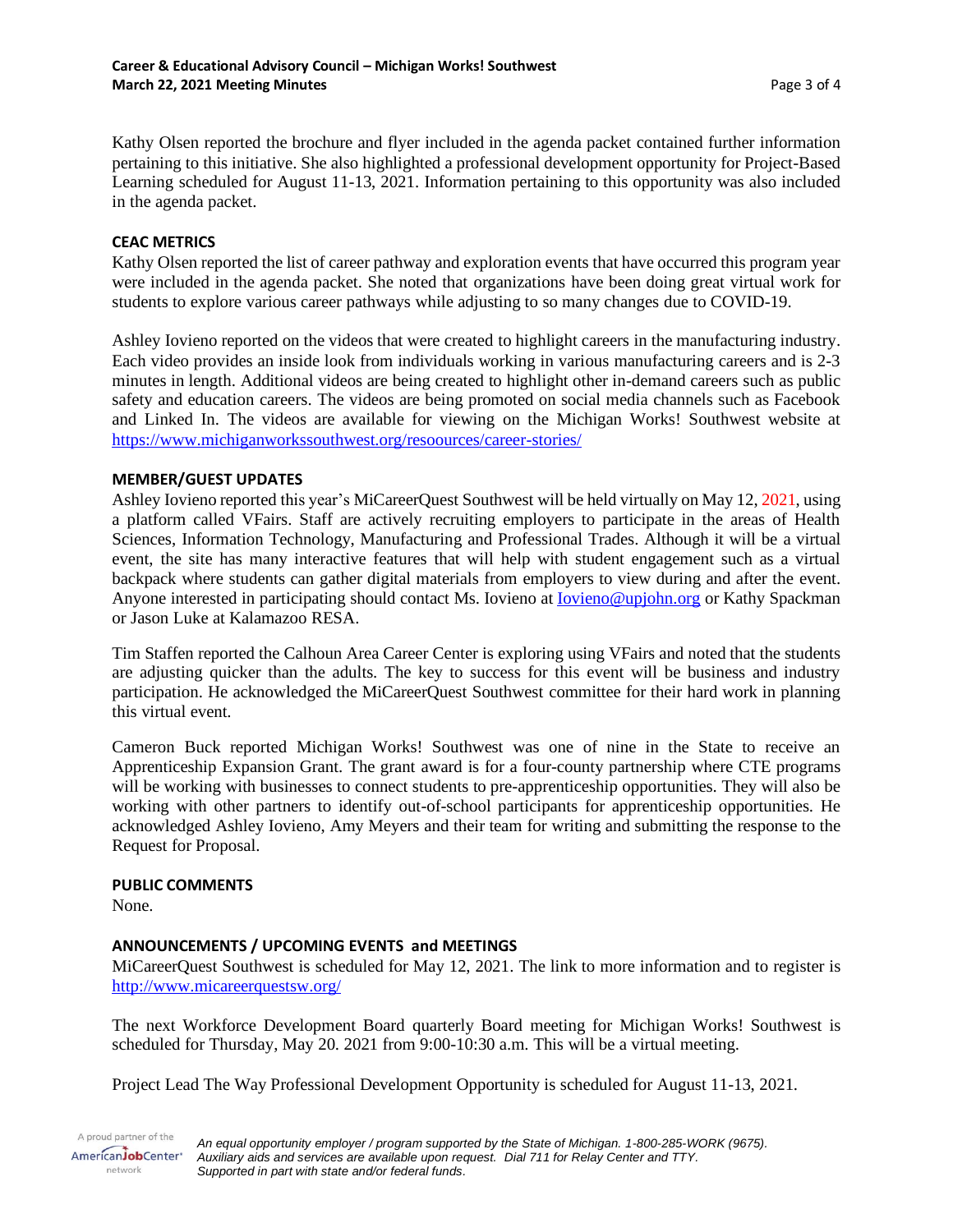#### **NEXT MEETING**

The next CEAC meeting is scheduled for Monday, May 17, 2021 from 1:00-3:00 p.m. This will be a virtual meeting.

\_\_\_\_\_\_\_\_\_\_\_\_\_\_\_\_\_\_\_\_\_\_\_\_\_\_\_\_\_\_\_\_\_\_\_\_ \_\_\_\_\_\_\_\_\_\_\_\_\_\_\_\_\_\_\_\_\_\_\_\_\_\_\_\_\_\_\_\_\_\_\_\_\_\_\_

#### **ADJOURNMENT**

With no further business to conduct, the meeting was adjourned at approximately 2:14 p.m.

Respectfully submitted,

Kathy Olsen, CEAC staff support Tim Staffen, Chair CEAC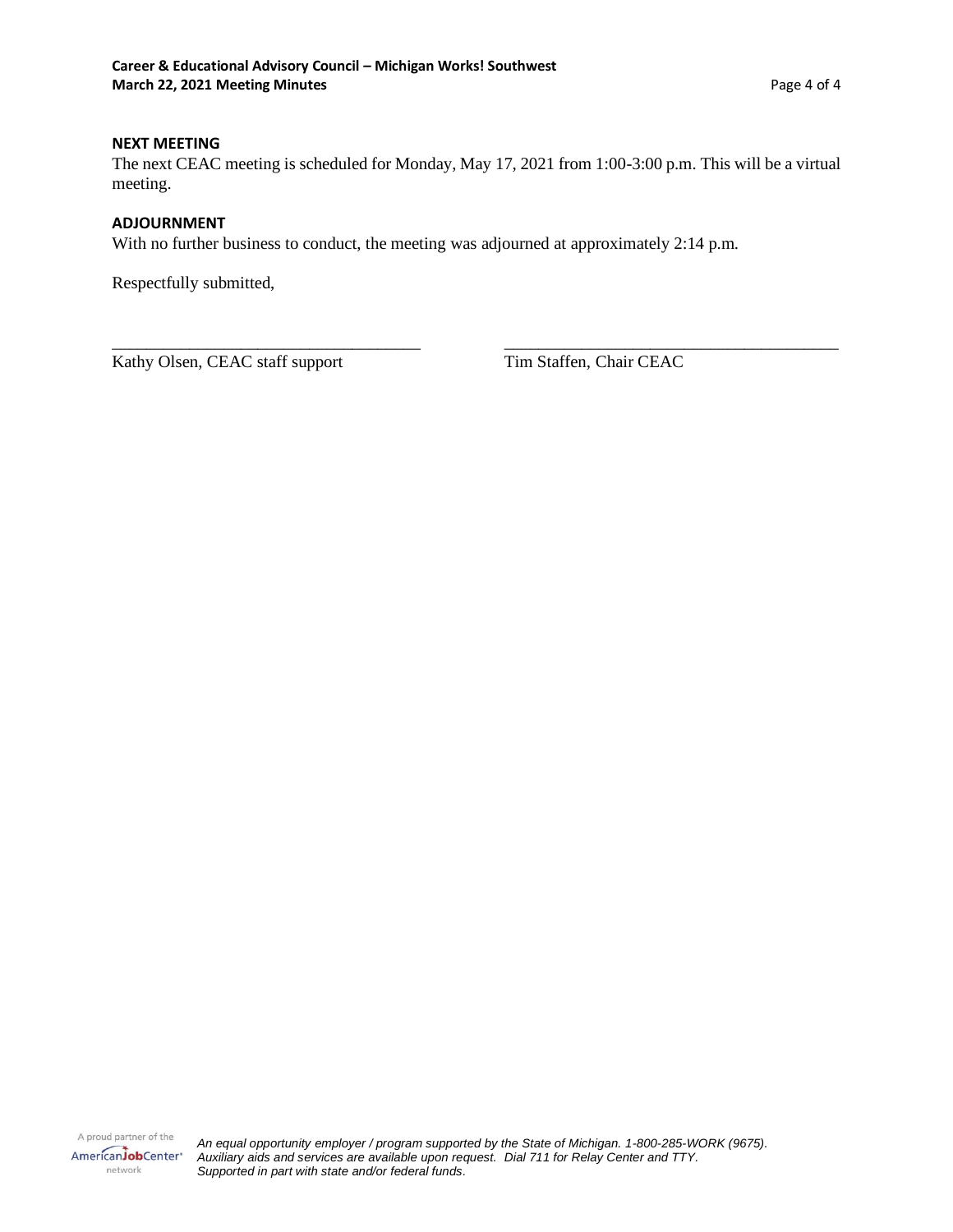



## **Kalamazoo/St. Joseph County -- Region 20 Secondary Career & Technical Education Perkins V Grant**

| $\mathbf{I}$ . | <b>Program Name:</b>   | Secondary CTE Perkins V Grant                              |
|----------------|------------------------|------------------------------------------------------------|
| Н.             | <b>Program Dates:</b>  | July 1, 2021-June 30, 2022                                 |
| Ш.             | <b>Funding Source:</b> | Carl D. Perkins Career and Technical Education Act         |
| IV.            |                        | Tentative Allocation: \$545,389 (based on 2019-20 funding) |

**V. Grant Purpose:** Funds from this grant support state-approved career and technical education (CTE) programs that provide students with academic and technical knowledge and skills in Grades 9-12 for further education and careers. Specific emphasis is given to at-risk special populations in CTE programs including disabled, economically disadvantaged, nontraditional, single parent, homeless, in or aged out of foster care, migrant workers, students with a parent in the armed forces, and limited English proficiency.

**VI. Program Description:** Seven core performance indicators have been identified by the state and federal governments as a guide for CTE program development, improvement, and enrollment; and also for program evaluation. The region's CTE Perkins funds will be used to address the needs of special populations students in these areas.

2S1: Academic Proficiency in Reading 2S2: Academic Proficiency in Math 2S3: Academic Proficiency in Science

3S1: Post-Program Placement

1S1: Four-Year Graduation Rate

- 4S1: Non-traditional Program Concentration
- 5S1: Program Quality Attained Recognized Postsecondary Credential

Academic proficiency is measured by the Michigan Merit Exam results, which usually students take in April of their junior year. Technical skills are measured by various certification tests, which are currently being re-defined by the Michigan Department of Education's Office of Career & Technical Education.

**VII. Funding Formula:** Twenty-six percent of the Region 20 Perkins grant funds are distributed to St. Joseph County (\$142,000). The remaining seventy-four percent of Region 20 Perkins funds are distributed to Kalamazoo County (\$403,000). For both Kalamazoo and St. Joseph, the K-12 public school districts make up the CTE Consortium with the superintendents serving as the Executive Board and the Intermediate School District as the operating and financial agent. All funds are directed to the Consortium and not to individual programs or schools.

The plans to distribute Perkins Grant funds in 2021-22 in **St. Joseph County** will be as follows:

● Continue partially funding a CTE Success Coordinator position to (1) provide assistance to Special Populations students and monitor progress towards program completion and next steps after high school, and (2) implement Mathematics strategies and curriculum in CTE classes and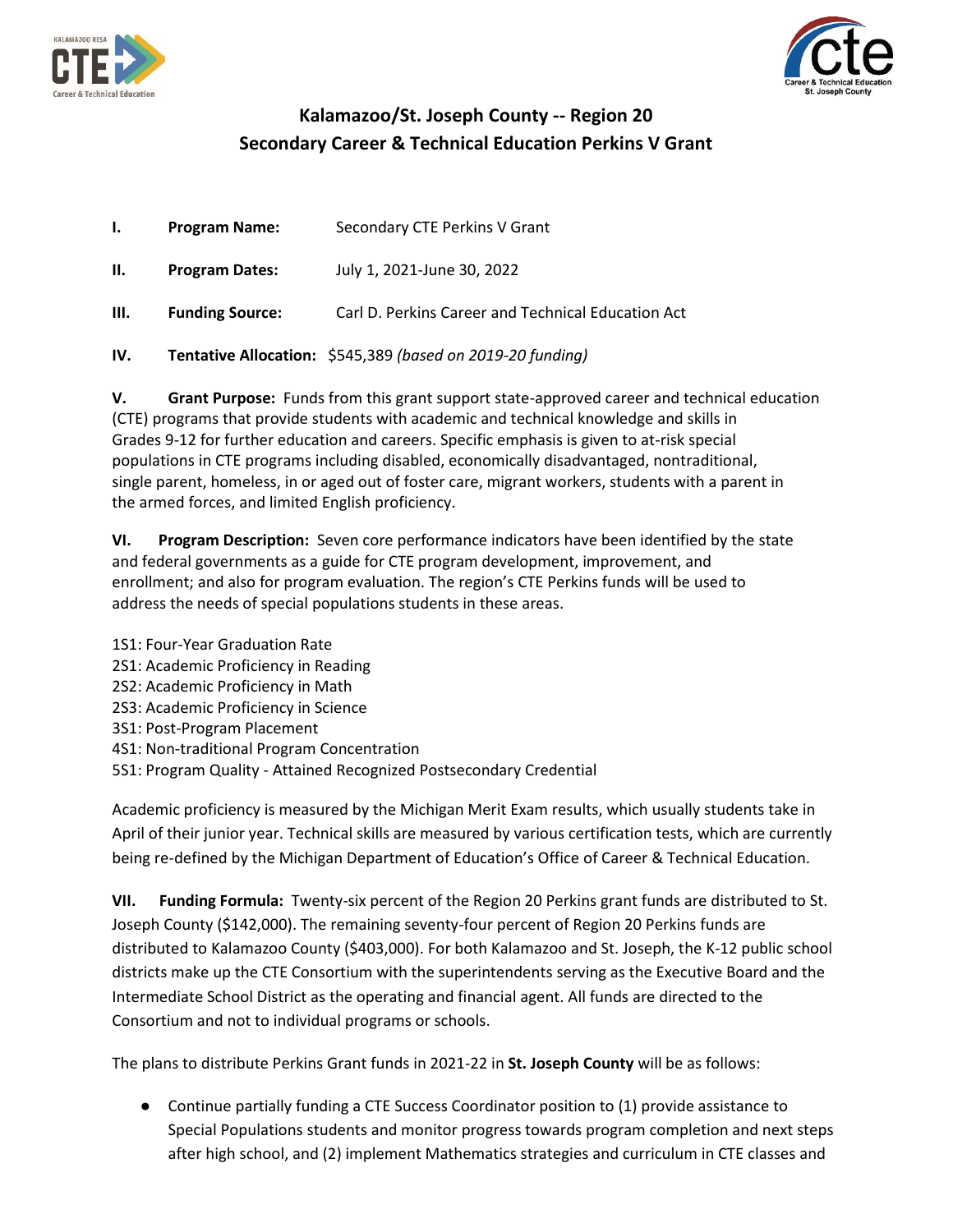analyze follow-up results with CTE instructors and staff with the goal of increasing the level of Mathematics of CTE students. *(Graduation rate, Math attainment: \$49,500).*

- Continue partially funding a CTE Career Coordinator position to sustain efforts to assist nontraditional students to complete the program and provide those students with an industry mentor/employer with the goal of transitioning non-trad students to a post-secondary *(Non-Traditional Completion, Placement: \$37,500 ).*
- Continue partial funding and growing the use of Xello in the county, a career-exploration software that provides the opportunity for students to explore nontraditional careers through the use of career exploration software with the goal of helping all students K-12 relate career goals to their educational experience, high school schedule, etc. *(Non-Traditional Participation: \$12,000).*
- Continue partially funding a CTE Career Coordinator position to provide multiple opportunities for potential students to explore nontraditional careers through open houses, sophomore explorations and presentations with the goal of reaching 500 potential nontraditional students. Five current nontraditional students will participate as ambassadors/presenters in open house, sophomore explorations, and other presentations and will be featured in recruiting materials. *(Non-Traditional Participation, \$30,000).*
- Continue partially funding a CTE Administrative position to implement Reading strategies and online curriculum in CTE classes and analyze follow-up results with CTE instructors and staff. *(Reading attainment: \$7,500);*
- Continue and expand funding to provide for testing for students to attain industry-recognized credentials and increase awareness of student skills as related to employment qualifications, credentials, and availability for related employment opportunities. *(Program Quality, Skills attainment: \$3,500*
- Continue to provide a stipend for CAD/Manufacturing teacher to develop curriculum, lesson plans, purchase equipment, etc., to start a Manufacturing: Robotics & Mechatronics class at Three Rivers High School *(Science attainment: \$2,000).*

### **TOTAL ALLOCATION: \$142,000**

The plans to distribute Perkins Grant funds in 2021-22 in **Kalamazoo County** will be as follows:

- CTE Student Services Coordinator will provide services to assist CTE SPOPS students for successful completion through activities involving monitoring of attendance *(Graduation rate \$25,000).*
- CTE Support Personnel will provide services to assist CTE SPOPS students for successful completion through monitoring of attendance, grade, behavior reports, etc. *(Graduation rate \$18,000)*
- CTE Student Services Coordinator will provide services to assist CTE SPOPS for successful program completion. *(Graduation rate \$25,000).*
- CTE Coordinator will review, analyze, implement and monitor math activities for CTE programs that score below the state target *(Academic proficiency \$8,750).*
- CTE Work-Based Learning Coordinator will partner with adv committees and regional B & I to place CTE students in high intensity work-based learning opportunities as well as partnering in regional career fairs for potential CTE students *(Post-program placement \$130,000).*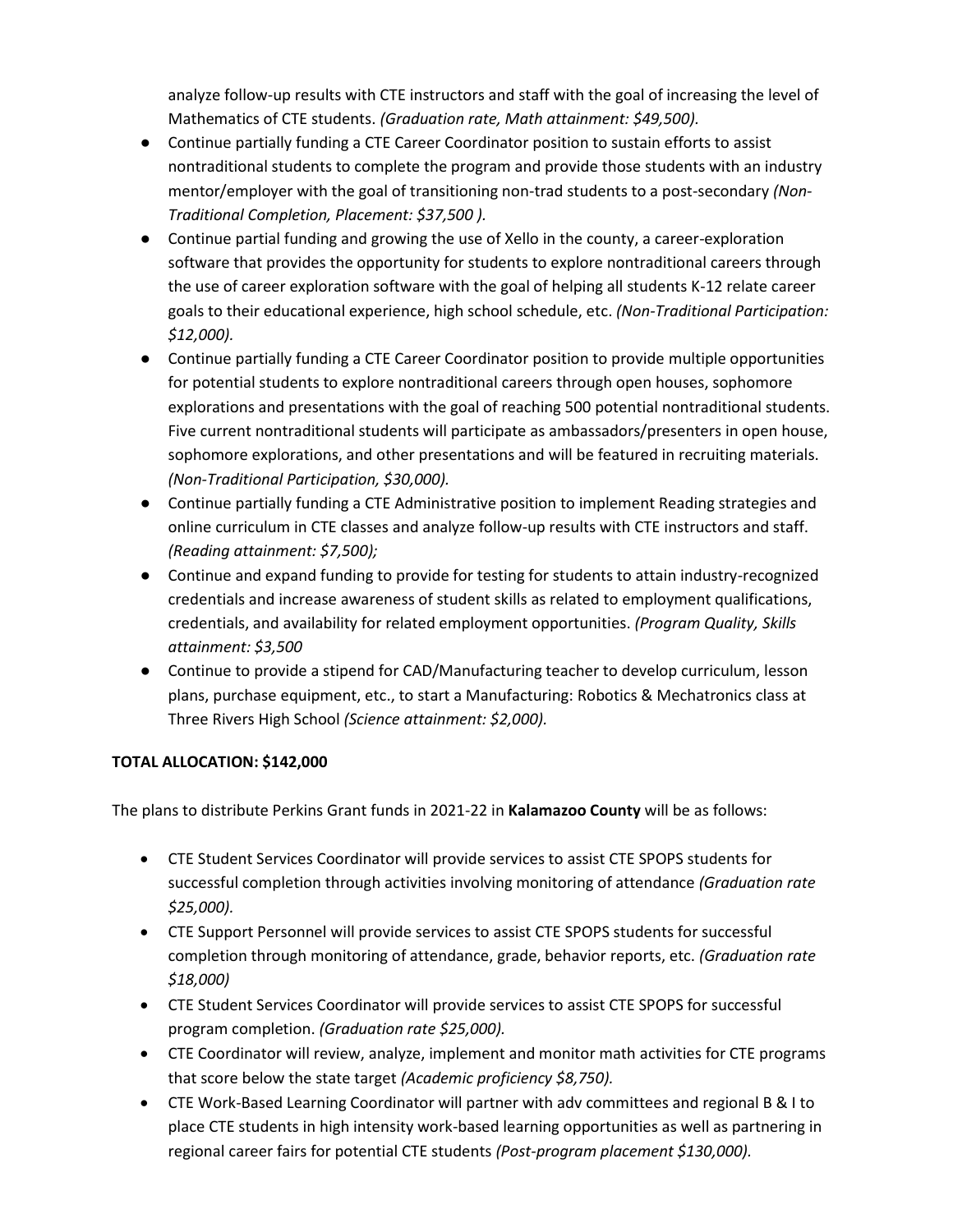- CTE Personnel will engage in sustained efforts to assist CTE SPOPS students with program completion and with providing business/industry mentors *(Post-program placement \$15,000).*
- CTE Coordinator will provide multiple opportunities for potential CTE students to explore nontraditional careers through open houses, career fairs, sophomore explorations and presentations, etc. *(Nontraditional program placement \$35,000).*
- CTE Personnel will provide multiple opportunities for potential CTE students to explore nontraditional careers through open houses, career fairs, sophomore explorations and presentations, etc. *(Nontraditional program placement \$18,000).*
- CTE Coordinator will provide services for continuous improvement in career/curricular areas with CTE programs for student success in earning a recognized post-secondary credential *(Program quality \$8,750).*
- Industry Recognized Credential Assessments will be purchased for CTE student concentrators in programs with identified B & I credentials *(Program quality \$1,000).*

### **TOTAL ALLOCATION: \$403,000**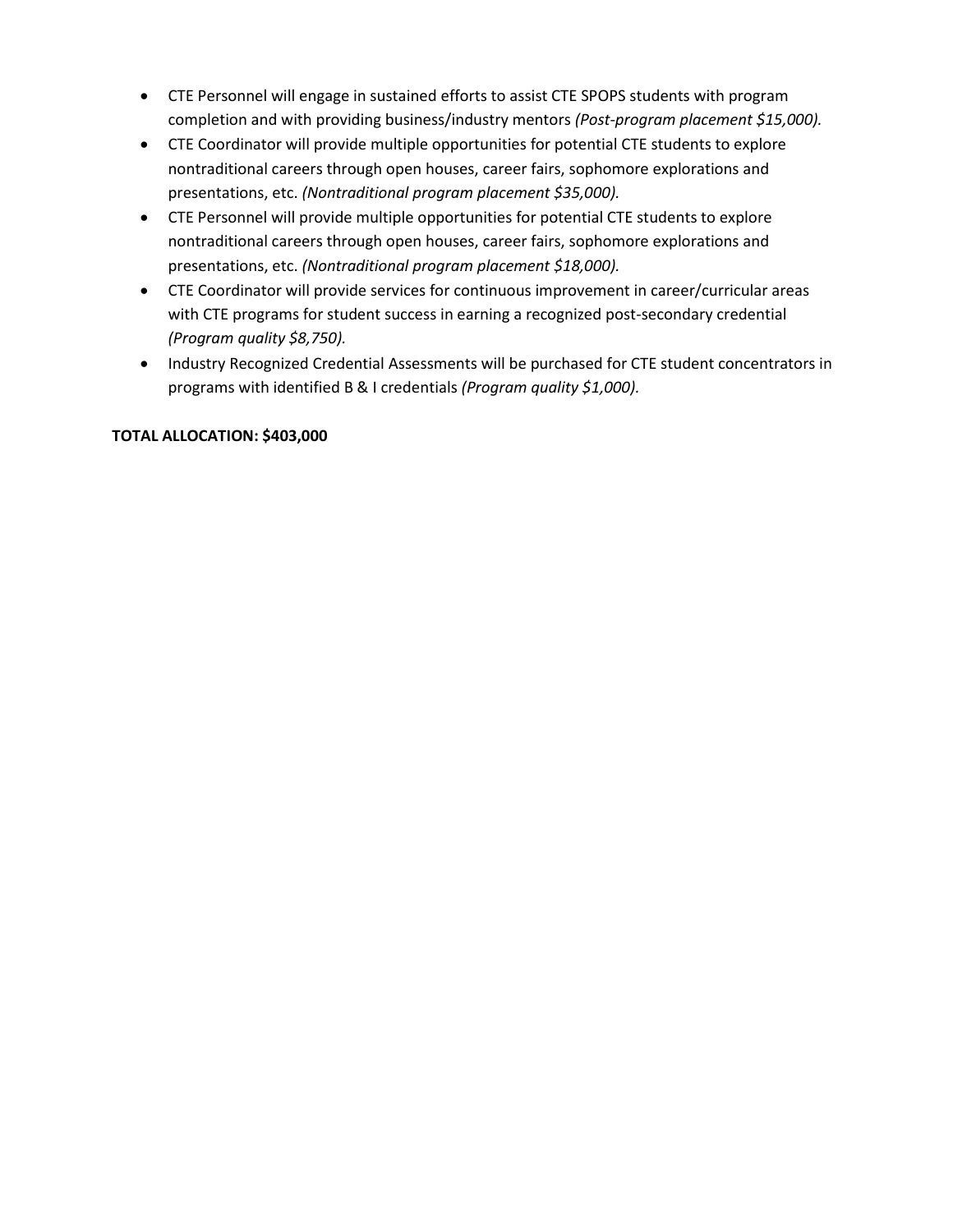## **Barry/Branch/Calhoun - Region 21 Secondary Career and Technical Education Perkins Grant**

- **I. Program Name:** Secondary CTE Perkins V Grant
- **II. Program Dates:** July 1, 2021 June 30, 2022
- **III. Program Source:** Carl D. Perkins Career and Technical Education Act
- **IV. Tentative Allocation: \$486,133**
- **V. Grant Purpose:** Funds from this grant support state-approved career and technical education (CTE) programs that provide students with academic and technical knowledge and skills in Grades 9-12 for further education and careers. Specific emphasis is given to at-risk special populations in CTE programs including disabled, economically disadvantaged, nontraditional, single parent, homeless, in or aged out of foster care, migrant workers, students with a parent in the armed forces, and limited English proficiency.
- **VI. Program Description:** Seven core performance indicators have been identified by the state and federal governments as a guide for CTE program development, improvement, and enrollment; and also for program evaluation. The region's CTE Perkins funds will be used to address the needs of special populations students in these areas.
	- 1S1: Four-Year Graduation Rate
	- 2S1: Academic Proficiency in Reading
	- 2S2: Academic Proficiency in Math
	- 2S3: Academic Proficiency in Science
	- 3S1: Post-Program Placement
	- 4S1: Non-traditional Program Concentration
	- 5S1: Program Quality Attained Recognized Postsecondary Credential
- **VII. Funding Formula:** Five percent of the total grant will cover administrative expenses for Barry (\$2,431), Branch (\$7,048) and Calhoun ISDs (\$14,440). Approximately \$5,000 will be directed to regional planning and professional development for CTE staff in the region. **The remainder** of the grant will be allocated according to this agreed-upon formula:
	- 50% will be distributed to CTE programs with 20% to Barry ISD, 20% to Branch ISD, 60% to Calhoun ISD.
	- 50% will be distributed to CTE programs in each ISD based upon the previous year's student hours from the X0107 Funding Report.
- **VIII. Activities: Barry ISD** will use Perkins funds in the following ways:
	- Continue funding a Business program paraprofessional at Hastings High School to increase the support for reading/language arts skills for CTE students. *(2S1: Academic Proficiency in Reading - \$3,056)*
	- Continue funding a paraprofessional at Hastings High School to increase the support for math skills for CTE Construction Trades students. *(2S2: Academic Proficiency in Math - \$5,779)*
	- Continue funding a part-time paraprofessional at Hastings High School to increase the support for math skills for CTE Culinary Arts students. *(2S2: Academic Proficiency in Math - \$3,715)*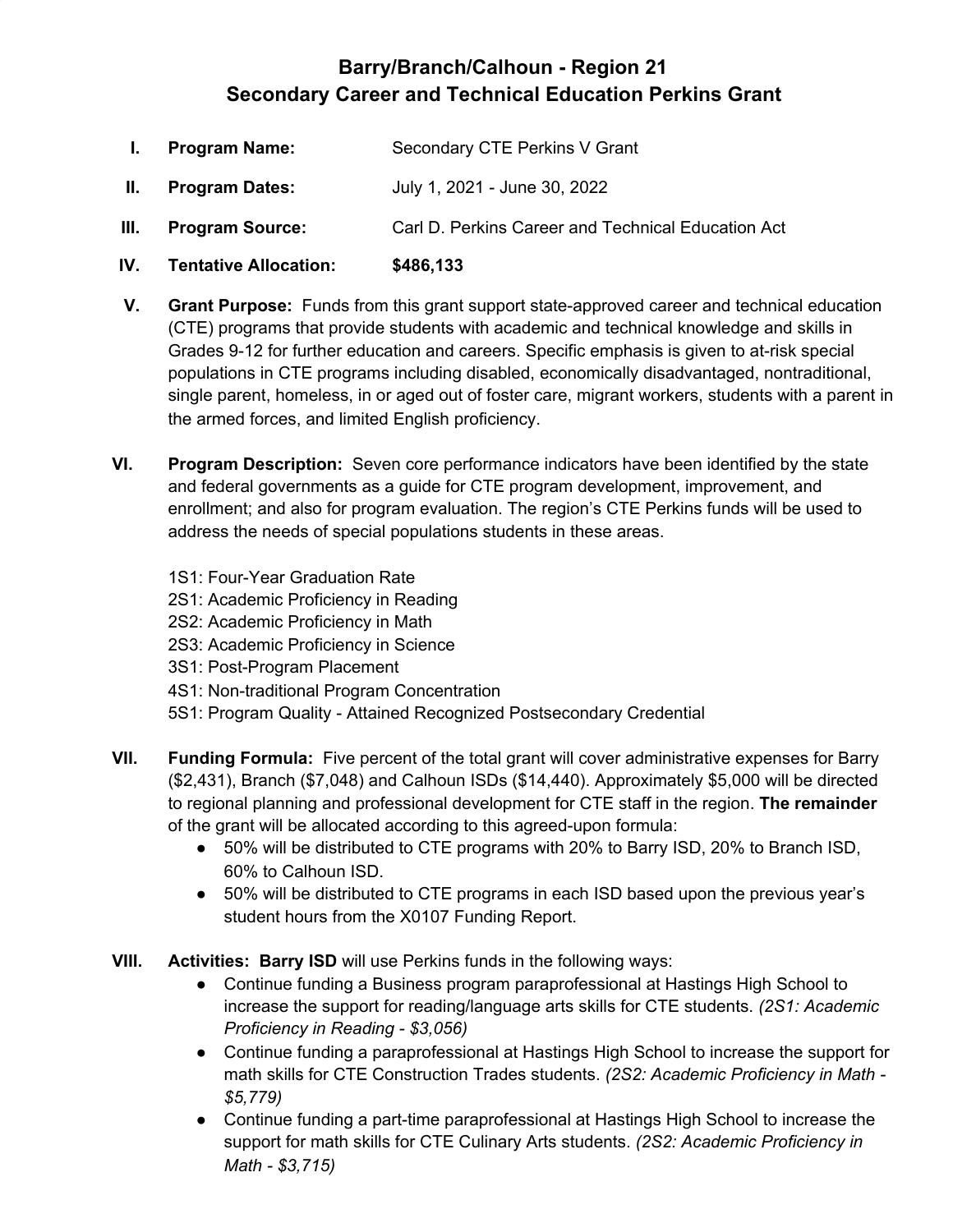- Continue funding a part-time paraprofessional at Hastings High School to increase the support for math skills for CTE Engineering Design students. *(2S2: Academic Proficiency in Math - \$9,504)*
- Continue funding a part-time paraprofessional at Hastings High School to increase the support for science skills for CTE Agriculture students. *(2S3: Academic Proficiency in Science - \$5,220)*
- Hastings will provide additional staff time to administer CTE follow-up surveys, and to record, retrieve and analyze the data. *(3S1: Post-Program Placement - \$3,716)*
- Continue funding career resources for Delton Kellogg H.S. *(3S1: Post-Program Placement - \$1,834)*
- Hastings staff will work with CTE students (including those in programs non-traditional for their gender) to explore career options, organize visits to post-secondary institutions, and assist with college applications. *(4S1: Non-Traditional Program Concentration - \$29,513)*
- Delton Kellogg High School will update the CTE Construction Trades program through the purchase of industry standard portable battery tools to use on the worksite and in the CTE program. *(5S1: Program Quality-Attained Recognized Postsecondary Credential - \$6,184)*

## **TOTAL ALLOCATION: \$70,952**

**Branch ISD,** The Branch Area Career Center will use Perkins funds in the following ways:

- Continue support for a Special Populations Coordinator to work with special populations students to help plan their academic plans and future plans for education, training and employment. *(1S1: Four-Year Graduation Rate - \$22,828)*
- Continue support for an Attendance Coordinator to work with students, parents, teachers and counselors to improve student attendance. *(1S1: Four-Year Graduation Rate - \$11,265)*
- Continue support of an ELA Consultant to co-teach with the CTE instructors to increase student proficiency in reading. *(2S1: Proficiency in Reading - \$24,995)*
- Continue support for a Special Populations Paraprofessional to work in a CTE program with a high special populations enrollment to help students develop necessary skills for academic and technical success. *(2S1: Proficiency in Reading - \$1,200)*
- Funding for content area professional development for CTE staff *(2S1: Proficiency in Reading - \$1,901)*
- Continue support for a Math Consultant to co-teach with the CTE instructors to increase student proficiency in mathematics. *(2S2: Proficiency in Math - \$24,994)*
- Funding for content area professional development for CTE staff. *(2S2: Proficiency in Math - \$1,901)*
- Continue support for a certified school Counselor to provide study skills training and assistance to help 30 at-risk students succeed in their CTE programs. *(3S1: Post-Program Placement - \$22,828)*

## **TOTAL ALLOCATION: \$118,960**

**Calhoun ISD,** The Calhoun Area Career Center will use Perkins funds in the following ways:

● Partial salary/benefits (25%) for a Special Population to assist with identifying special population students in CTE programs at risk of not graduating and making sure they get the support they need to be successful. *(1S1: Four-Year Graduation Rate - \$22,826)*